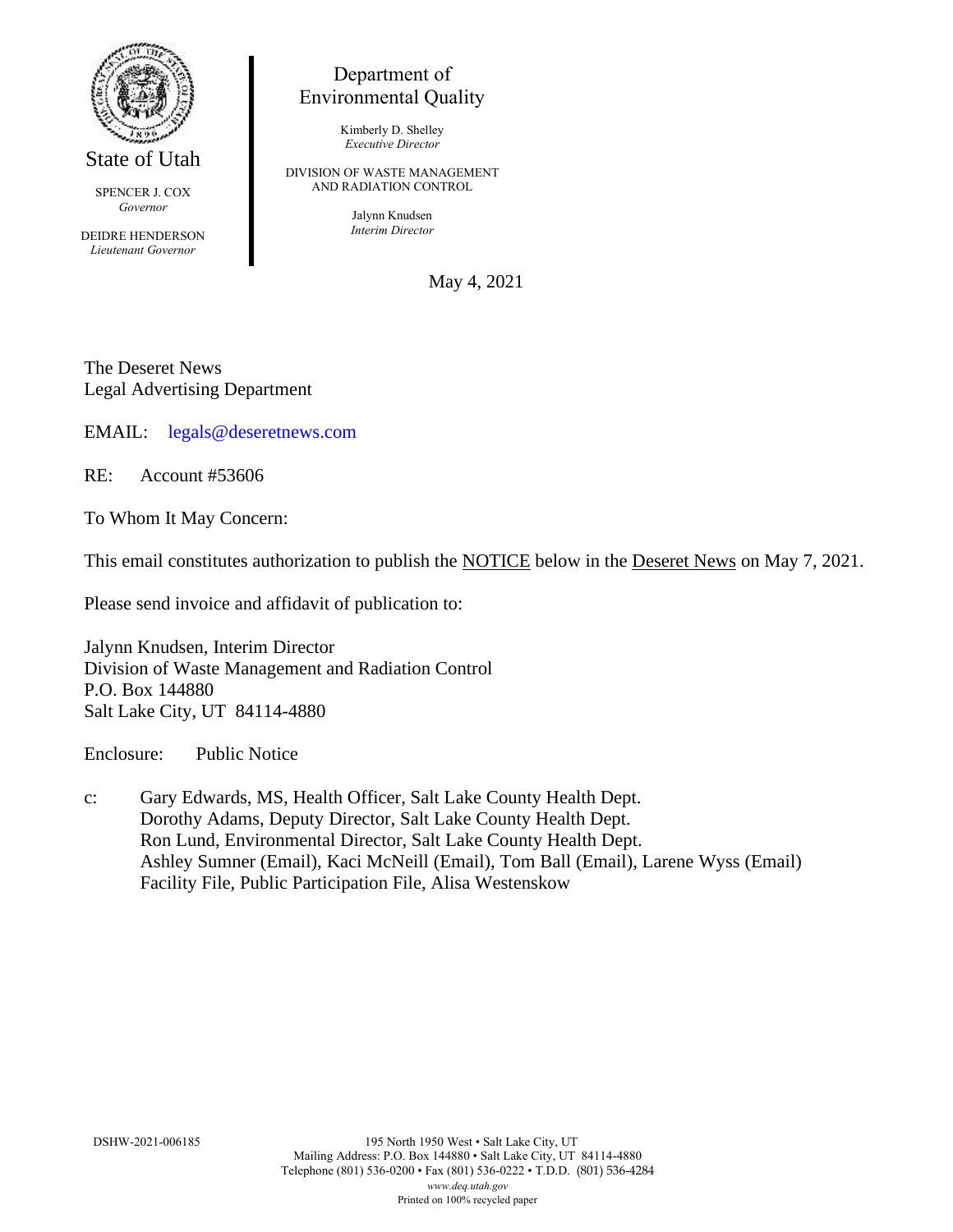

State of Utah

SPENCER J. COX *Governor*

DEIDRE HENDERSON *Lieutenant Governor*

## Department of Environmental Quality

Kimberly D. Shelley *Executive Director*

DIVISION OF WASTE MANAGEMENT AND RADIATION CONTROL

> Jalynn Knudsen *Interim Director*

> > May 4, 2021

The Salt Lake Tribune Legal Advertising Department

EMAIL: [legals@sltrib.com](mailto:legals@sltrib.com)

RE: Account #SLT0010250

To Whom It May Concern:

This email constitutes authorization to publish the NOTICE below in the Salt Lake Tribune on May 9, 2021.

Please send invoice and affidavit of publication to:

Jalynn Knudsen, Interim Director Division of Waste Management and Radiation Control P.O. Box 144880 Salt Lake City, UT 84114-4880

Enclosure: Public Notice

c: Gary Edwards, MS, Health Officer, Salt Lake County Health Dept. Dorothy Adams, Deputy Director, Salt Lake County Health Dept. Ron Lund, Environmental Director, Salt Lake County Health Dept. Ashley Sumner (Email), Kaci McNeill (Email), Tom Ball (Email), Larene Wyss (Email) Facility File, Public Participation File, Alisa Westenskow